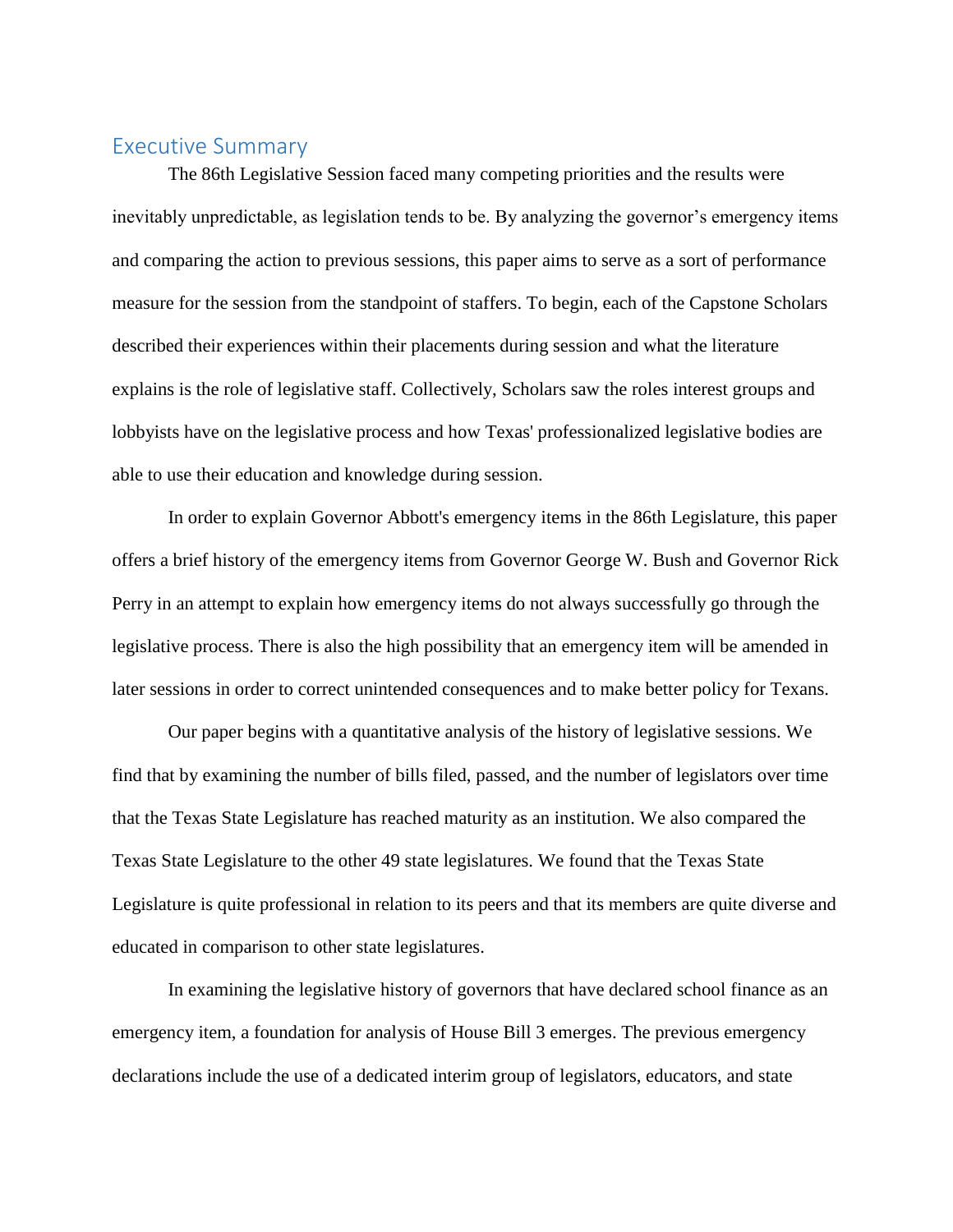agencies/authorities to form recommendations supported by the Governor, but the determinants of success appear to be dependent on the Governor's willingness to work with legislators and the non-originating chamber's willingness to avoid partisan theater. Lessons are gleaned from the comparison of these legislative efforts across time to form conclusions that a Governor's authority in declaring an emergency item is not responsible for successful legislation, but rather the governor's willingness to work with legislators and allow them to lead the way to reform.

Throughout the history of the State of Texas, property taxes have almost always been at the forefront of Texans' and Legislators' minds. As property taxes have continued to rapidly increase, many Texans are being forced out of their homes due to their property tax levies. Noticing this, Governor Abbott declared that property tax reform and relief would be an emergency item for the 86<sup>th</sup> Legislative Session. Ultimately, through hours of work and bipartisan compromise, the Texas Legislature produced property tax and appraisal review reform in Senate Bill 2 and some property tax relief through House Bill 3.

Teacher pay became a major topic in Texas in 2019 after Governor Abbott addressed the need for better education for children, stating it starts in the classroom, with teachers. The Senate and the House of Representatives had very different approaches to the emergency. Governor Abbott played a role by voicing his support for merit-based pay, as seen in Dallas Independent School District. The emergency item of teacher pay raises will be determined in the Conference Committee of House Bill 3, with many voices sharing their opinions on the controversial matter.

Following the devastation in Santa Fe on May 18, 2018, at the hands of a 17-year-old gunman, Texas leaders demanded action on the issue of school safety. On May 30, 2018, Governor Abbott released the School and Firearm Safety Action Plan that provided 24 recommendations for school safety. Senator Larry Taylor worked with Governor Abbott,